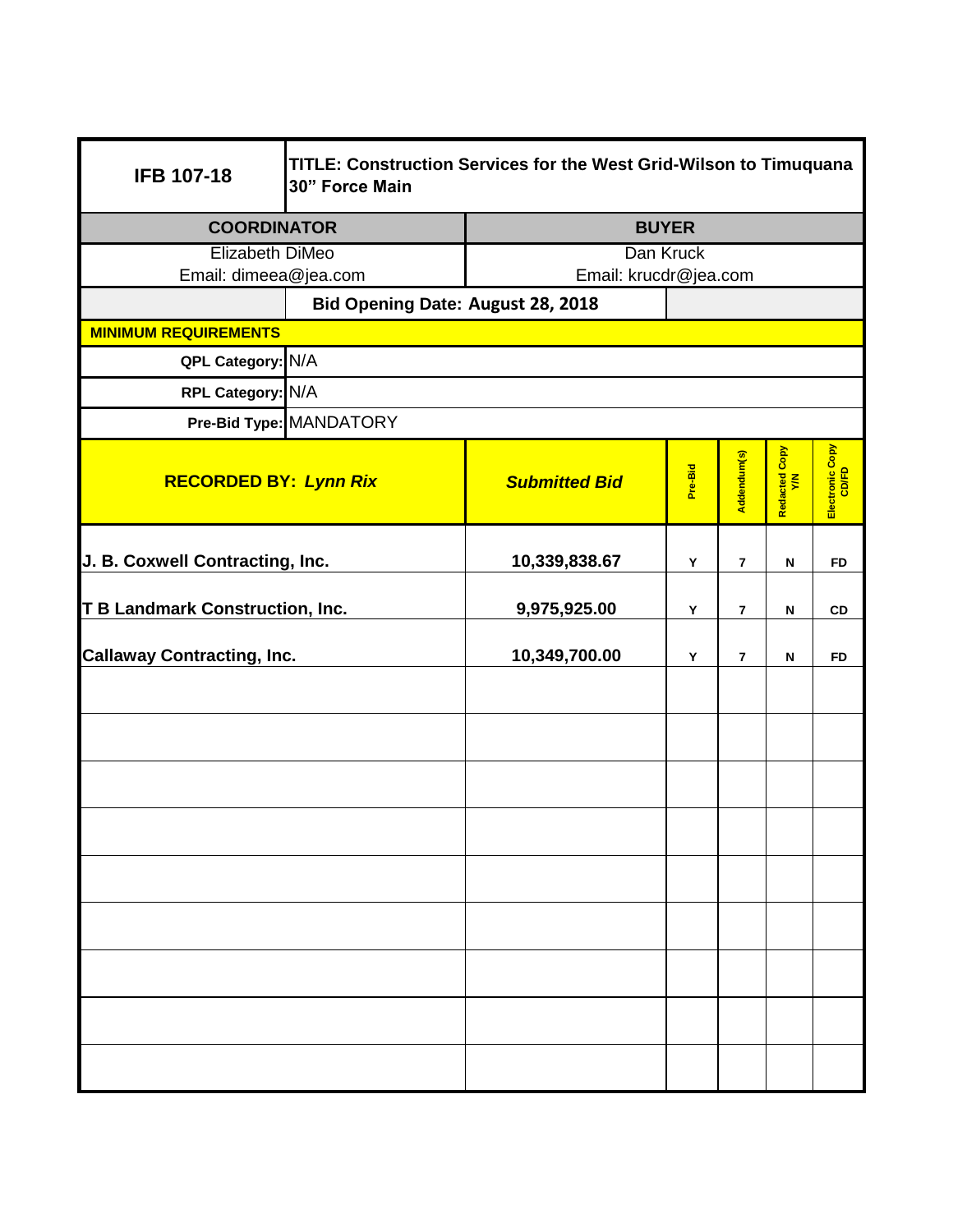| <b>ITN 123-18</b>                           | TITLE: Grit, Waste and Sludge Disposal Management Services<br>for Buckman Water Reclamation Facility |                       |         |             |                      |                          |  |
|---------------------------------------------|------------------------------------------------------------------------------------------------------|-----------------------|---------|-------------|----------------------|--------------------------|--|
| <b>COORDINATOR</b>                          |                                                                                                      | <b>BUYER</b>          |         |             |                      |                          |  |
| <b>Michael Durrett</b>                      |                                                                                                      | Rodney Lovgren        |         |             |                      |                          |  |
| Email: durrme@jea.com                       |                                                                                                      | Email: lovgrd@jea.com |         |             |                      |                          |  |
|                                             | Bid Opening Date: August 28, 2018                                                                    |                       |         |             |                      |                          |  |
| <b>MINIMUM REQUIREMENTS</b>                 |                                                                                                      |                       |         |             |                      |                          |  |
| QPL Category: N/A                           |                                                                                                      |                       |         |             |                      |                          |  |
| RPL Category: N/A                           |                                                                                                      |                       |         |             |                      |                          |  |
| Pre-Bid Type: OPTIONAL                      |                                                                                                      |                       |         |             |                      |                          |  |
| <b>RECORDED BY: Lynn Rix</b>                |                                                                                                      | <b>Submitted Bid</b>  | Pre-Bid | Addendum(s) | Redacted Copy<br>Y/N | Electronic Copy<br>CD/FD |  |
| <b>Synagro South, LLC</b>                   |                                                                                                      | <b>Received</b>       | Y       | 4           | N                    | <b>FD</b>                |  |
| <b>Merrell Bros., Inc.</b>                  |                                                                                                      | <b>Received</b>       | Y       | 4           | N                    | <b>FD</b>                |  |
| <b>Biosolids Distribution Services, LLC</b> |                                                                                                      | <b>Received</b>       | Y       | 4           | ${\sf N}$            | <b>FD</b>                |  |
| Southern Logistics, Inc.                    |                                                                                                      | <b>Received</b>       | N       | 4           | N                    | <b>FD</b>                |  |
| H&H Liquid Sludge Disposal, Inc.            |                                                                                                      | <b>Received</b>       | N       | 4           | $\mathbf N$          | CD                       |  |
|                                             |                                                                                                      |                       |         |             |                      |                          |  |
|                                             |                                                                                                      |                       |         |             |                      |                          |  |
|                                             |                                                                                                      |                       |         |             |                      |                          |  |
|                                             |                                                                                                      |                       |         |             |                      |                          |  |
|                                             |                                                                                                      |                       |         |             |                      |                          |  |
|                                             |                                                                                                      |                       |         |             |                      |                          |  |
|                                             |                                                                                                      |                       |         |             |                      |                          |  |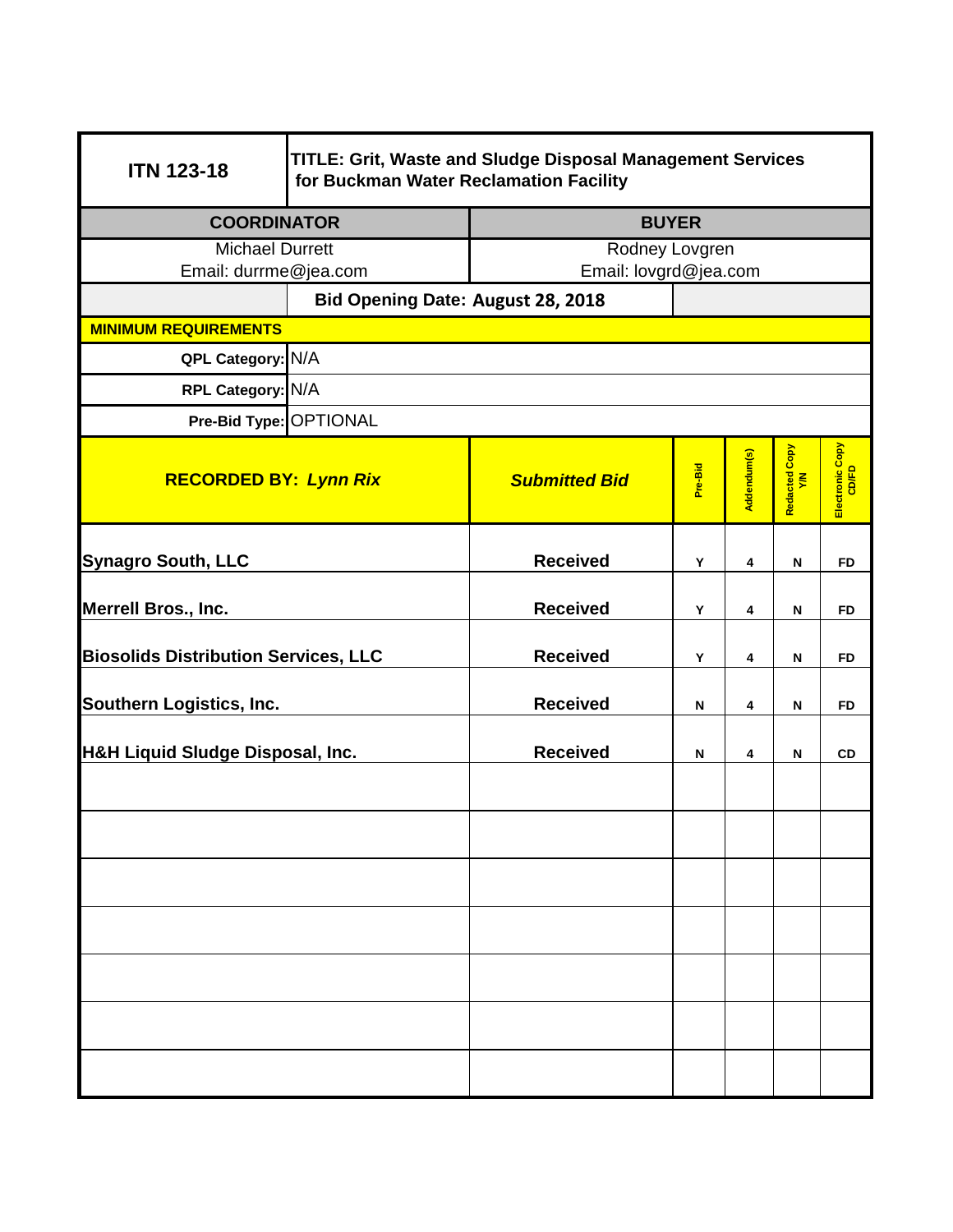| <b>SPEC NO. ITN 128-18</b>                                          | TITLE: JEA SAFETY LOGO ITEMS FOR JEA INVENTORY<br><b>STOCK</b> |                         |              |                            |  |
|---------------------------------------------------------------------|----------------------------------------------------------------|-------------------------|--------------|----------------------------|--|
| <b>COORDINATOR</b>                                                  | <b>BUYER</b>                                                   |                         |              |                            |  |
| N/A                                                                 | Colin Roddy                                                    |                         |              |                            |  |
|                                                                     | Opening Date: 8/28/18                                          |                         |              |                            |  |
| <b>MINIMUM REQUIREMENTS</b>                                         |                                                                |                         |              |                            |  |
| <b>QPL Category:</b>                                                |                                                                |                         |              |                            |  |
| <b>Optional Pre-Proposal:</b>                                       |                                                                |                         |              |                            |  |
| <b>RECORDED BY: Lynn Rix</b>                                        | <b>Submitted Bid</b>                                           | Opt. Pre-<br><b>Bid</b> | Adden:       | <b>Redacted Y/N; CD/FD</b> |  |
| Porter-Walker LLC                                                   | <b>Received</b>                                                | N                       | 3            | N; FD                      |  |
|                                                                     | <b>Received</b>                                                |                         |              |                            |  |
| Vallen Distribution, Inc.<br><b>Wise Safety &amp; Environmental</b> |                                                                | N                       | $\mathbf{3}$ | N; CD                      |  |
| (Reis Environmental)                                                | <b>Received</b>                                                | N                       | $\mathbf{3}$ | N; FD                      |  |
|                                                                     |                                                                |                         |              |                            |  |
|                                                                     |                                                                |                         |              |                            |  |
|                                                                     |                                                                |                         |              |                            |  |
|                                                                     |                                                                |                         |              |                            |  |
|                                                                     |                                                                |                         |              |                            |  |
|                                                                     |                                                                |                         |              |                            |  |
|                                                                     |                                                                |                         |              |                            |  |
|                                                                     |                                                                |                         |              |                            |  |
|                                                                     |                                                                |                         |              |                            |  |
|                                                                     |                                                                |                         |              |                            |  |
|                                                                     |                                                                |                         |              |                            |  |
|                                                                     |                                                                |                         |              |                            |  |